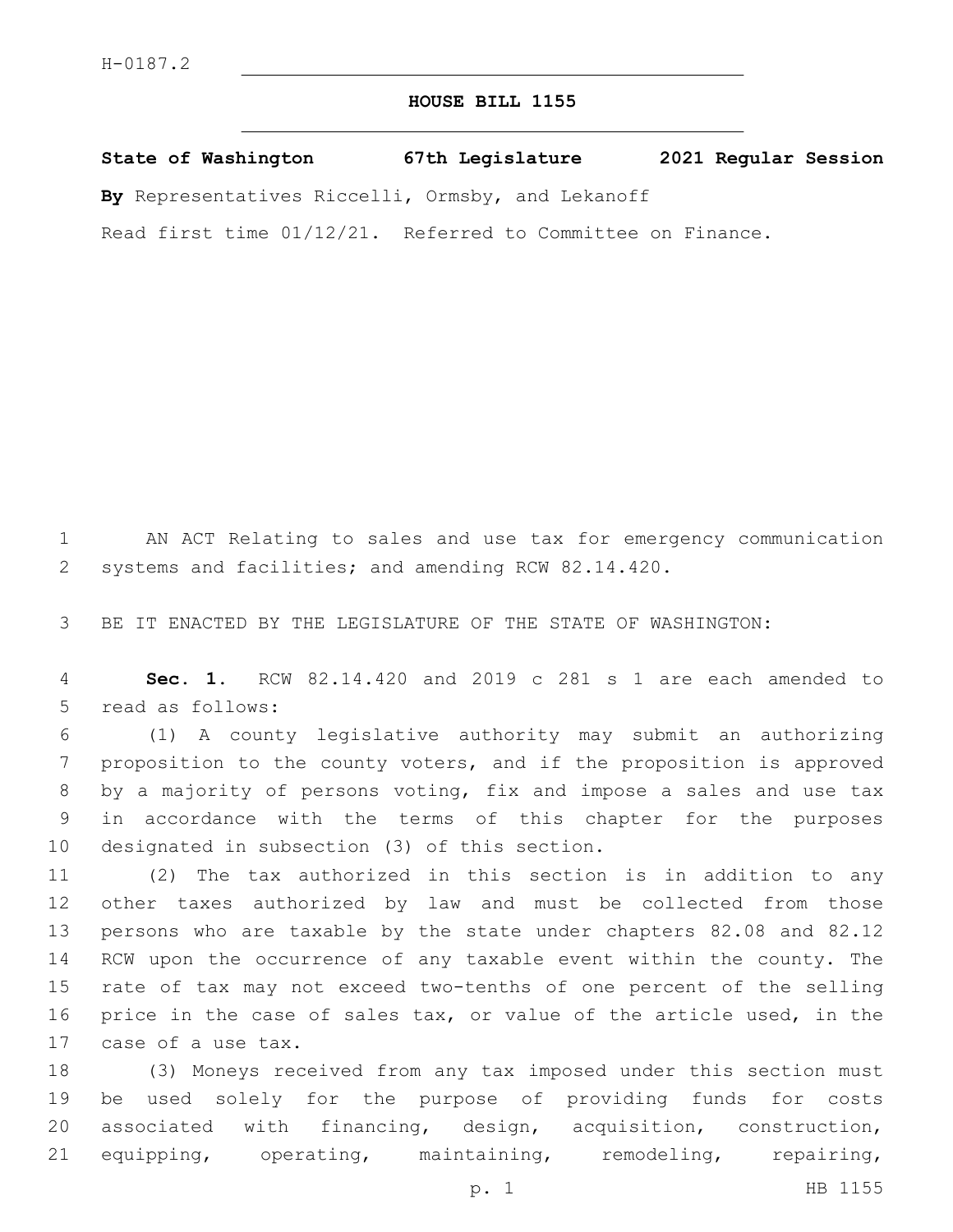reequipping, and improvement of emergency communication systems and 2 facilities.

 (4) Counties are authorized to develop joint ventures to collocate emergency communication systems and facilities.

 (5) Prior to submitting the tax authorization in subsection (2) of this section to the voters in a county that provides emergency communication services to a governmental agency pursuant to a contract, the parties to the contract must review and negotiate or 9 affirm the terms of the contract.

 (6) Prior to submitting the tax authorized in subsection (2) of 11 this section to the voters, a county with a population of more than one million five hundred thousand in which any city over fifty thousand operates emergency communication systems and facilities either independently or as a member of a regional emergency communication agency must enter into an interlocal agreement with the city to determine distribution of the revenue provided in this 17 section.

 (7)(a) Prior to submitting the tax authorized in subsection (2) 19 of this section to the voters, a county with a population of more than five hundred thousand but less than one million five hundred thousand in which any city over fifty thousand operates emergency communication systems and facilities must enter into an interlocal agreement with the city to determine distribution of the revenue 24 provided in this section.

25 (b) If, at any time after the approval and imposition of the tax 26 <u>authorized under this section, any noncharter county with a</u> population of 500,000 or more and any city therein meet the 28 population thresholds identified in (a) of this subsection (7), the county must enter into an interlocal agreement with the city to determine distribution of the revenue provided in this section.

 (c) A city may notify the legislative authority of the county in which it resides that the city believes that the population thresholds identified in (a) of this subsection (7) have been reached and may request that the county enter into an interlocal agreement as provided in (b) of this subsection (7). If the city and the county fail to enter into an interlocal agreement within 90 days of the 37 city's request, then the city or county may seek equitable apportionment of the tax authorized under this section in the county's superior court. If the city and the county fail to enter into an interlocal agreement within six months of the city's request,